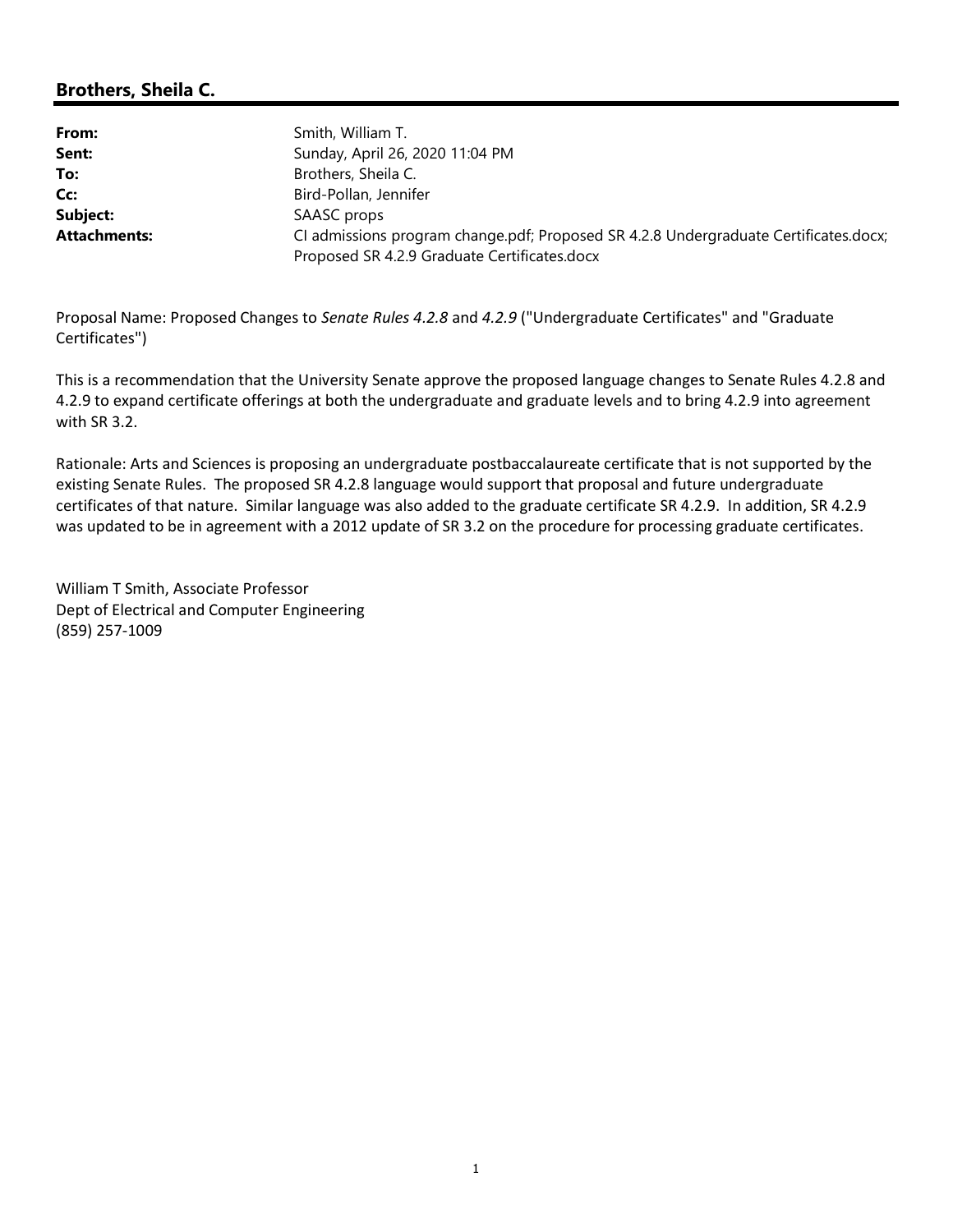## UNDERGRADUATE CERTIFICATES SR 4.2.8

Undergraduate certificate programs consist of suites of undergraduate courses focused upon a defined academic or professional objective.

Undergraduate certificate programs are open to those who are enrolled as (a) undergraduates, or (b) postbaccalaureate (non-degree) students, or (c) graduate or professional students.

Individual undergraduate certificate programs may set reasonable admissions requirements or restrictions. These requirements may include completion of an undergraduate degree from an accredited institution prior to admission into the program.

#### [US: 2/14/11]

Undergraduate certificates are available only to students who are enrolled in an undergraduate degree program or who have successfully completed an undergraduate degree and enroll as a postbaccalaureate student for admission to a certificate curriculum. The minimum Graduate School requirements for admission to postbaccalaureate status apply. The faculty of record of anundergraduate certificate program may establish policies to extend enrollment to non-degreeseeking students. (See SR 4.2.1.3.1) [US: 4/22/2019]

Undergraduate certificates shall be approved by the same process as are programs (see SR 3.2- $S_{\mathcal{R}}(3.2)$  except that the following are not required: a) a statement of administrative feasibility; b) posting and approval by the Council on Postsecondary Education, and c) approval by the University of Kentucky Board of Trustees.

An undergraduate certificate must be a minimum of 12 credits, all at the 200 level or above, with a minimum of six credits at the 300-level or above. The certificate must have a three-credit breadth component, requiring the student to take courses in at least two disciplines, with a minimum of three credits to be completed in a second discipline.

A student must earn a C or better, or a Pass in a pass/fail course, in each required certificate course to receive the certificate.

Under SR 5.1.4, the Senate Council (or Senate) can approve that a particular certificate program can require a pass/fail course [SREC: 3/30/2019]

No more than nine credits taken for a certificate can be used to satisfy the requirements for the student's bachelor's degree, a minor, or another certificate, exclusive of free or unrestricted electives.

Award of an undergraduate certificate shall be noted on the student's transcript upon successful completion of the curriculum.

Students enrolled in graduate degree programs or professional programs may pursue an undergraduate certificate program. [SREC: 4/8/2015]